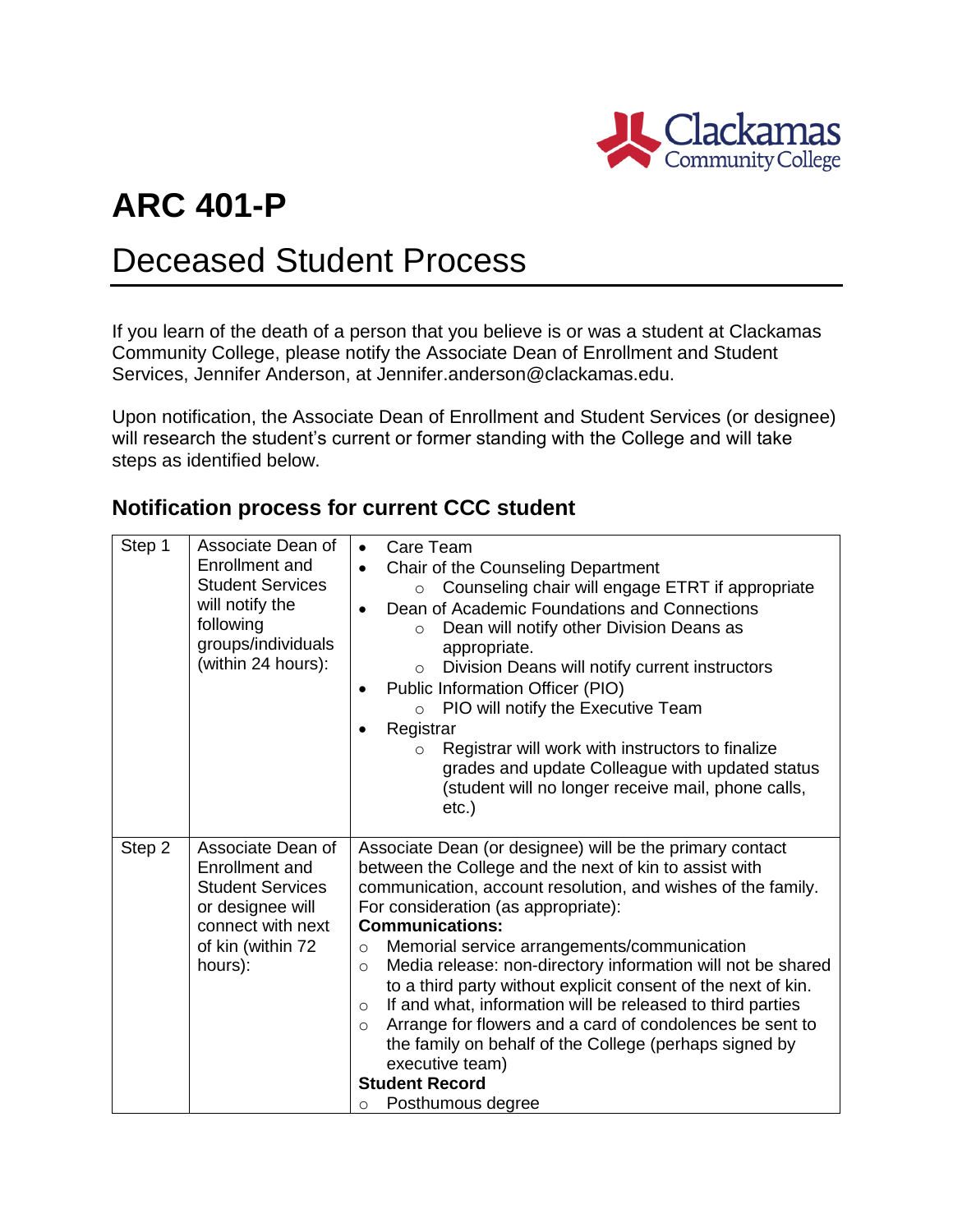|        |                            | $\circ$                | Financial aid and discharge of student loans (financial aid<br>and scholarships)         |  |
|--------|----------------------------|------------------------|------------------------------------------------------------------------------------------|--|
|        |                            | $\circ$                | Notify site supervisors if student was Federal Work Study,                               |  |
|        |                            |                        | peer assistant, etc.                                                                     |  |
|        |                            | $\circ$                | Existing balance (accounts receivable)                                                   |  |
|        |                            | $\circ$                | Notify Cooperative Work Experience coordinator to                                        |  |
|        |                            |                        | communicate with the employer                                                            |  |
|        |                            | $\circ$                | Associated Student Government regarding any College                                      |  |
|        |                            |                        | activities honoring student                                                              |  |
|        | <b>Student Belongings:</b> |                        |                                                                                          |  |
|        |                            | $\circ$                | Determine whether the student had any belongings on                                      |  |
|        |                            |                        | campus                                                                                   |  |
|        |                            | $\circ$                | Collect and return any personal items                                                    |  |
|        |                            | $\circ$                | Return any library books or other items the student may                                  |  |
|        |                            |                        | have borrowed                                                                            |  |
|        |                            | $\Omega$               | Check with Business Office to determine if equipment was                                 |  |
| Step 3 | Dean of Academic           |                        | checked out (student/employee)                                                           |  |
|        | Foundations and            | $\bullet$<br>$\bullet$ | Notify specific Division Deans as appropriate<br>Provide a summary to Leadership Cabinet |  |
|        | Connections will:          |                        | Work with Counseling department to provide support to                                    |  |
|        |                            | $\bullet$              | the CCC students and faculty that may be impacted.                                       |  |
|        |                            | $\bullet$              | Work with the PIO to notify the CCC faculty/staff via email                              |  |
|        |                            |                        | Work with the PIO to notify the student body or impacted                                 |  |
|        |                            |                        | students (as appropriate)                                                                |  |
|        |                            |                        |                                                                                          |  |
| Step 4 | <b>Public Information</b>  | $\bullet$              | Send notifications to campus community, student body,                                    |  |
|        | Officer (PIO) will:        |                        | and external community as deemed appropriate and                                         |  |
|        |                            |                        | manage any other media requests.                                                         |  |

## **Notification process for former CCC student**

| Step 1 | Associate Dean<br>of Enrollment and<br><b>Student Services</b><br>will notify the<br>following<br>groups/individuals<br>(within 24 hours): | Care Team<br>Chair of the Counseling Department<br>$\bullet$<br>Counseling chair will engage ETRT if appropriate<br>$\circ$<br>Dean of Academic Foundations and Connections<br>$\bullet$<br>Dean will notify other Division Deans as<br>$\circ$<br>appropriate.<br>Division Deans will notify current instructors<br>$\circ$<br>Public Information Officer (PIO)<br>PIO will notify the Executive Team<br>Registrar<br>Registrar will work with instructors to finalize grades<br>$\circ$<br>and update Colleague with updated status (student<br>will no longer receive mail, phone calls, etc.) |
|--------|--------------------------------------------------------------------------------------------------------------------------------------------|---------------------------------------------------------------------------------------------------------------------------------------------------------------------------------------------------------------------------------------------------------------------------------------------------------------------------------------------------------------------------------------------------------------------------------------------------------------------------------------------------------------------------------------------------------------------------------------------------|
| Step 2 | Associate Dean<br>of Enrollment and<br><b>Student Services</b><br>of designee will<br>connect with next                                    | Associate Dean (or designee) will be the primary contact<br>between the College and the next of kin to assist with<br>communication, account resolution, and wishes of the family.<br>For consideration (as appropriate):<br><b>Communications:</b>                                                                                                                                                                                                                                                                                                                                               |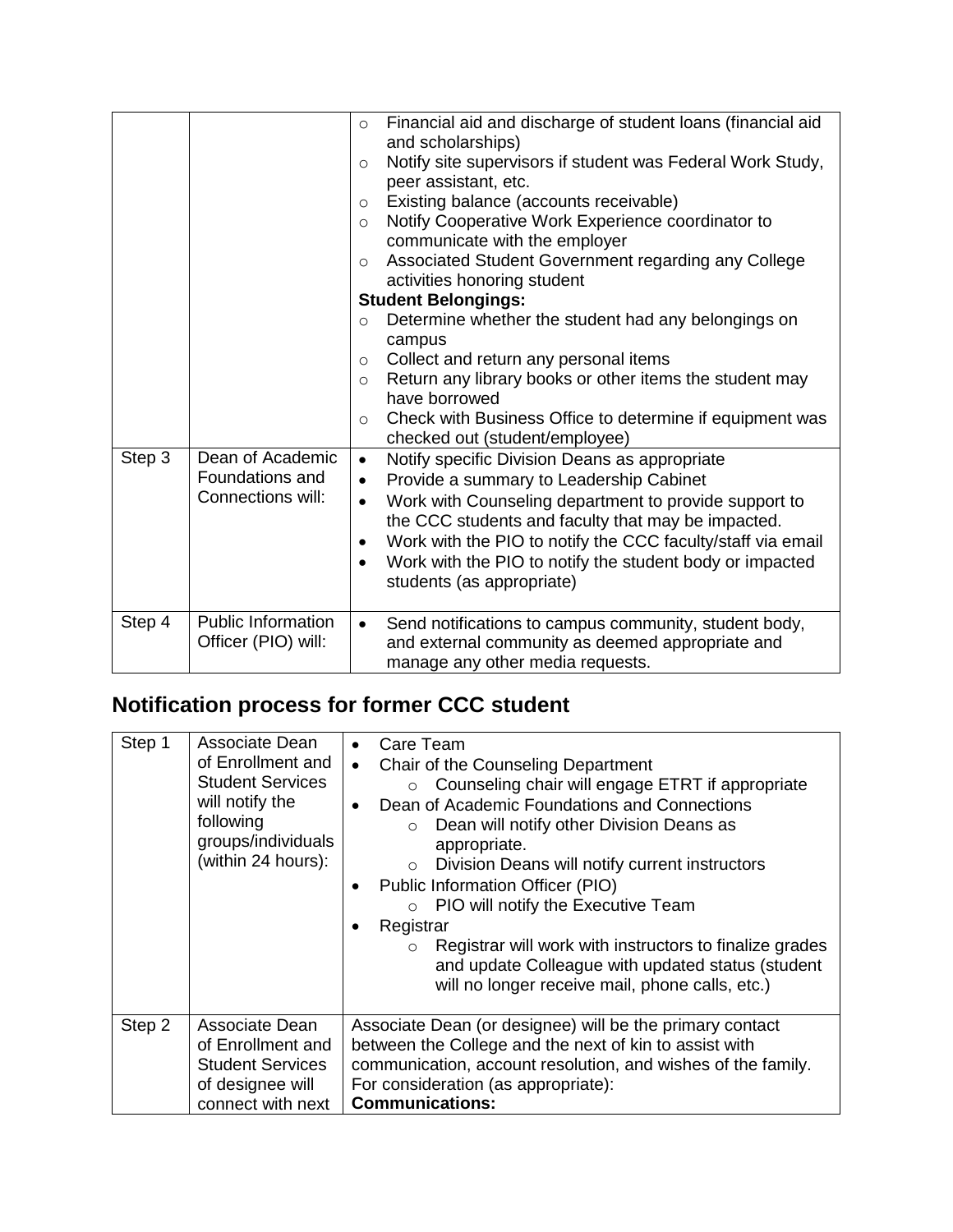| of kin (within 72                                           | Memorial service arrangements/communication<br>$\circ$                  |
|-------------------------------------------------------------|-------------------------------------------------------------------------|
| hours):                                                     | Media release: non-directory information will not be shared<br>$\Omega$ |
|                                                             | to a third party without explicit consent of the next of kin.           |
|                                                             | Arrange for flowers and a card of condolences be sent to<br>$\circ$     |
|                                                             | the family on behalf of the College (perhaps signed by                  |
|                                                             | executive team)                                                         |
|                                                             | <b>Student Record</b>                                                   |
|                                                             | Posthumous degree<br>O                                                  |
| Dean of<br>Academic<br>Foundations and<br>Connections will: | Notify specific Division Deans as appropriate                           |
|                                                             | Provide a summary to Leadership Cabinet                                 |
|                                                             | Work with Counseling department to provide support to the               |
|                                                             | CCC students and faculty that may be impacted.                          |
|                                                             | Notify the CCC faculty/staff via email<br>٠                             |
|                                                             | Notify the student body or impacted students (as                        |
|                                                             | appropriate)                                                            |
| <b>Public Information</b>                                   | Send notifications to the student body if deemed<br>$\bullet$           |
| Officer (PIO) will:                                         | appropriate and manage any other media requests.                        |
|                                                             |                                                                         |

#### **Sample student email notification**

CCC students,

It is with sadness and sympathy that I inform you that FIRSTNAME LAST NAME, a CCC student, died unexpectedly MONTH DAY, YEAR. Our deepest sympathy goes to NAME'S family and friends.

At times like these, we are called to come together as a community and to be supportive and caring of our fellow students, faculty and staff. It is important to know that we can count on one another.

Students are welcome to visit a quiet room in LOCATION on DATE, TIME. Please do not hesitate to use these resources. The CCC Counseling Department can be reached at 503-594- 3176 or at counseling@clackamas.edu.

Once again, on behalf of the entire CCC community, I extend my heartfelt sympathy and deepest condolences to FIRSTNAME's family and friends.

Memorial services will be held MONTH DAY, TIME at LOCATION.

Sincerely,

Dean of Academic Foundations and Connections

#### **Sample all-staff email**

CCC community,